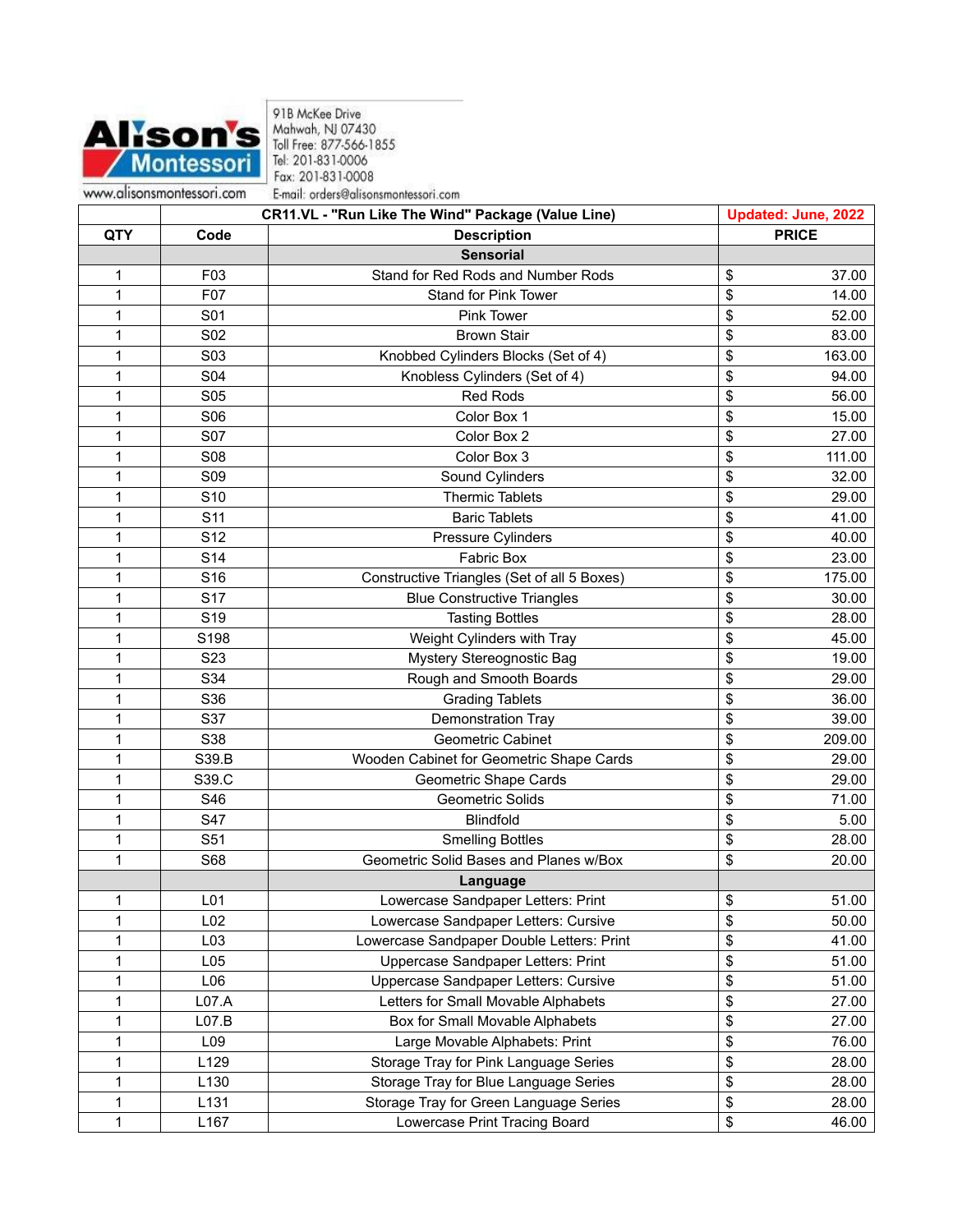| 1            | L <sub>19</sub> | Small Paper Box (14cm x 14cm)                                       | \$ | 11.00  |
|--------------|-----------------|---------------------------------------------------------------------|----|--------|
| 1            | L24             | Introduction to Noun and Verb Solids                                | \$ | 18.00  |
| 1            | L27.i           | Insets for Metal Insets                                             | \$ | 56.00  |
| 1            | L27.S           | <b>Stands for Metal Insets</b>                                      | \$ | 39.00  |
| 1            | L <sub>28</sub> | Metal Inset Tray                                                    | \$ | 21.00  |
| 1            | L466            | Colored Pencil Holders (Round)                                      | \$ | 32.00  |
|              |                 | <b>Mathematics</b>                                                  |    |        |
| 1            | F <sub>03</sub> | Stand for Red Rods and Number Rods                                  | \$ | 37.00  |
| 1            | M01             | <b>Blue and Red Number Rods</b>                                     | \$ | 59.00  |
| 1            | M02             | Sandpaper Numbers                                                   | \$ | 20.00  |
| 1            | M03             | <b>Cut-out Numerals with Counters</b>                               | \$ | 36.00  |
| 1            | M04             | Spindle Box with 45 Spindles                                        | \$ | 42.00  |
| 1            | M05             | Table Top Number Rods                                               | \$ | 33.00  |
| 1            | M06             | <b>Binomial Cube</b>                                                | \$ | 53.00  |
| 1            | M07             | <b>Trinomial Cube</b>                                               | \$ | 76.00  |
| 1            | M08             | Power of Two Cube                                                   | \$ | 48.00  |
| 1            | M104            | Printed Arrows for Complete Bead Material                           | \$ | 61.00  |
| 1            | M105            | Large Wooden Number Cards (1-9000)                                  | \$ | 32.00  |
| 1            | M11             | <b>Teen Boards</b>                                                  | \$ | 42.00  |
| 1            | M12             | <b>Tens Boards</b>                                                  | \$ | 42.00  |
| 1            | M <sub>13</sub> | <b>Hundred Board</b>                                                | \$ | 36.00  |
| 1            | M14             | <b>Addition Strip Board</b>                                         | \$ | 31.00  |
| $\mathbf{1}$ | M15             | <b>Subtraction Strip Board</b>                                      | \$ | 31.00  |
| 1            | M16             | <b>Multiplication Board</b>                                         | \$ | 21.00  |
| 1            | M17             | <b>Division Board</b>                                               | \$ | 23.00  |
| 1            | M26             | Decanomial Bead Box (55 in a box) (7MM)                             | \$ | 118.00 |
| 1            | M28             | Stamp Game                                                          | \$ | 41.00  |
| 1            | M29             | Large Fraction Skittles (1/1 - 1/4)                                 | \$ | 79.00  |
| 1            | M32             | <b>Addition Snake Game</b>                                          | \$ | 48.00  |
| 1            | M33             | <b>Subtraction Snake Game</b>                                       | \$ | 57.00  |
| 1            | M39             | Tens Beads Box                                                      | \$ | 18.00  |
| 1            | M40             | <b>Teen Beads Box</b>                                               | \$ | 18.00  |
| 4            | M44             | Nine Wooden Thousand Cubes                                          | \$ | 136.00 |
| 1            | M53             | Small Wooden Numbers (1-9000)                                       | \$ | 22.00  |
| 1            | M55.i           | Insets for Metal Fraction Circles                                   | ፍ  | 132.00 |
| 1            | M55.S           | <b>Stand for Metal Fraction Circles</b>                             | \$ | 53.00  |
| 1            | M64             | Small Bead Frame                                                    | \$ | 29.00  |
| 1            | M65             | Large Bead Frame                                                    | \$ | 30.00  |
| 1            | M66             | Teen Bead Hanger                                                    | \$ | 30.00  |
| 1            | M67             | Color Bead Stair Hanger                                             | \$ | 27.00  |
| 1            | M72             | Bead Material for Bead Cabinet                                      | \$ | 168.00 |
| 1            | M73             | <b>Bead Cabinet</b>                                                 | \$ | 262.00 |
| 1            | M92             | Golden Bead Material (8 mm Individual Acrylic Beads, Plastic Cards) | \$ | 396.00 |
| 1            | <b>PM14.C</b>   | Introduction to Decimal Quantity Tray Only (Premium Quality)        | \$ | 45.00  |
| 1            | <b>PM14.D</b>   | Introduction to Decimal Quantity (Beads Only) (Premium Quality)     | \$ | 51.00  |
| $\mathbf{1}$ | <b>PM20.A</b>   | Introduction to Decimal System (Exchange Game) (Premium Quality)    | \$ | 161.00 |
|              |                 | <b>Botany</b>                                                       |    |        |
| 1            | <b>B01</b>      | Leaf Cabinet                                                        | \$ | 152.00 |
| 1            | <b>B02</b>      | Parts of a Tree Puzzle                                              | \$ | 11.00  |
| 1            | <b>B03</b>      | Parts of a Leaf Puzzle                                              | \$ | 11.00  |
| 1            | <b>B04</b>      | Parts of a Flower Puzzle                                            | \$ | 11.00  |
| 1            | F05             | <b>Cabinet for Botany Puzzles</b>                                   | \$ | 25.00  |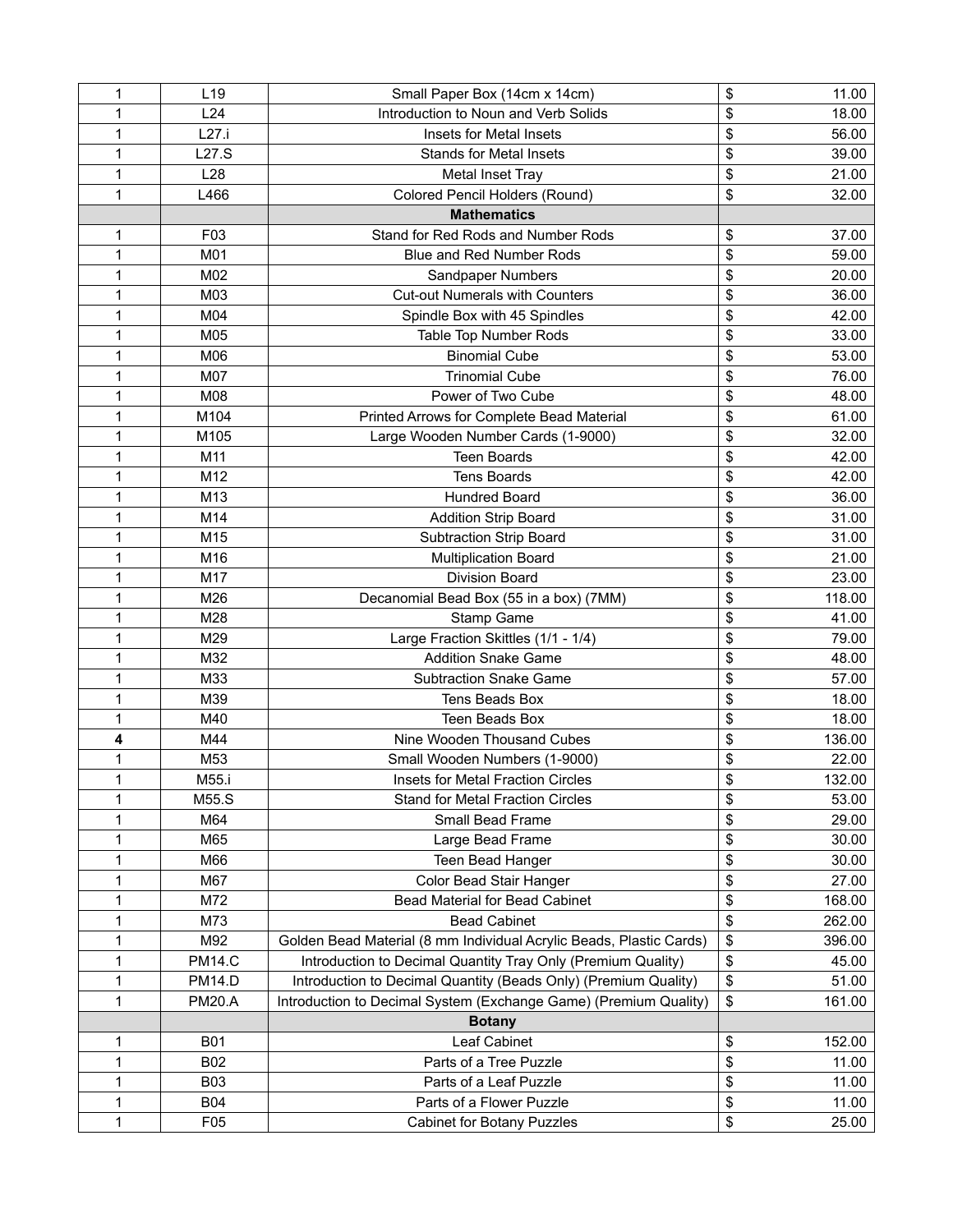|   |                 | Zoology                                                            |                              |        |
|---|-----------------|--------------------------------------------------------------------|------------------------------|--------|
| 1 | F04             | Cabinet for Zoology Puzzles                                        | \$                           | 25.00  |
| 1 | Z02             | Parts of a Bird Puzzle                                             | \$                           | 11.00  |
| 1 | Z04             | Parts of a Turtle Puzzle                                           | \$                           | 11.00  |
| 1 | Z <sub>10</sub> | Parts of a Fish Puzzle                                             | \$                           | 11.00  |
| 1 | Z12             | Parts of a Frog Puzzle                                             | \$                           | 11.00  |
| 1 | Z13             | Parts of a Horse Puzzle                                            | \$                           | 11.00  |
|   |                 | Geography                                                          |                              |        |
| 1 | F08             | Geography Map Cabinet                                              | \$                           | 260.00 |
| 1 | <b>PG02</b>     | Puzzle Map of the World (Premium Quality)                          | \$                           | 122.00 |
| 1 | <b>PG02.L</b>   | Labeled Control Chart for Map of the World (Premium Quality)       | $\overline{\phantom{a}}$     |        |
| 1 | <b>PG02.UL</b>  | Unlabeled Control Chart for Map of the World (Premium Quality)     | $\overline{\phantom{a}}$     |        |
| 1 | <b>PG05</b>     | Puzzle Map of North America (Premium Quality)                      | \$                           | 122.00 |
| 1 | <b>PG05.L</b>   | Labeled Control Chart for Map of North America (Premium Quality)   | $\qquad \qquad -$            |        |
| 1 | PG05.UL         | Unlabeled Control Chart for Map of North America (Premium Quality) | $\qquad \qquad -$            |        |
| 1 | <b>PG06</b>     | Puzzle Map of South America (Premium Quality)                      | \$                           | 122.00 |
| 1 | <b>PG06.L</b>   | Labeled Control Chart for Map of South America (Premium Quality)   |                              |        |
| 1 | <b>PG06.UL</b>  | Unlabeled Control Chart for Map of South America (Premium Quality) | ÷                            |        |
| 1 | <b>PG08</b>     | Puzzle Map of Africa (Premium Quality)                             | \$                           | 122.00 |
| 1 | <b>PG08.L</b>   | Labeled Control Chart for Map of Africa (Premium Quality)          | $\qquad \qquad -$            |        |
| 1 | <b>PG08.UL</b>  | Unlabeled Control Chart for Map of Africa (Premium Quality)        | $\overline{\phantom{0}}$     |        |
| 1 | <b>PG03</b>     | Puzzle Map of Asia (Premium Quality)                               | \$                           | 122.00 |
| 1 | <b>PG03.L</b>   | Labeled Control Chart for Map of Asia (Premium Quality)            | ÷                            |        |
| 1 | <b>PG03.UL</b>  | Unlabeled Control Chart for Map of Asia (Premium Quality)          | $\overline{a}$               |        |
| 1 | <b>PG04</b>     | Puzzle Map of Europe (Premium Quality)                             | \$                           | 122.00 |
| 1 | <b>PG04.L</b>   | Labeled Control Chart for Map of Europe (Premium Quality)          | $\overline{a}$               |        |
| 1 | <b>PG04.UL</b>  | Unlabeled Control Chart for Map of Europe (Premium Quality)        | $\qquad \qquad \blacksquare$ |        |
| 1 | <b>PG09</b>     | Puzzle Map of USA (Premium Quality)                                | \$                           | 122.00 |
| 1 | <b>PG09.L</b>   | Labeled Control Chart for Map of USA (Premium Quality)             | $\overline{a}$               |        |
| 1 | <b>PG09.UL</b>  | Unlabeled Control Chart for Map of USA (Premium Quality)           |                              |        |
| 1 | <b>PG07</b>     | Puzzle Map of Australia (Premium Quality)                          | \$                           | 122.00 |
| 1 | <b>PG07.L</b>   | Labeled Control Chart for Map of Australia (Premium Quality)       | $\overline{a}$               |        |
| 1 | PG07.UL         | Unlabeled Control Chart for Map of Australia (Premium Quality)     | $\qquad \qquad -$            |        |
| 1 | G10             | Globe of the World                                                 | \$                           | 39.00  |
| 1 | G12             | Land and Water Form Trays                                          | \$                           | 76.00  |
| 1 | G12.A           | Cabinet for the Land and Water Form Trays                          | \$                           | 51.00  |
| 1 | G262            | Inflatable World Globe                                             | \$                           | 8.00   |
|   |                 | <b>Science</b>                                                     |                              |        |
| 1 | E24             | Motorized Solar System                                             | \$                           | 54.99  |
| 1 | G123.08         | The Solar System Puzzle                                            | \$                           | 59.99  |
| 1 | SC46            | True to Life Human X-Rays                                          | \$                           | 27.00  |
|   |                 | <b>Practical Life</b>                                              |                              |        |
| 1 | <b>PM37</b>     | Three Wooden Trays (Premium Quality)                               | \$                           | 56.00  |
| 1 | P02             | <b>Dressing Stand</b>                                              | \$                           | 91.00  |
| 1 | P11             | <b>Elastic Button Dressing Frame</b>                               | \$                           | 18.00  |
| 1 | P12             | Bow Tying Dressing Frame                                           | \$                           | 17.00  |
| 1 | P13             | <b>Zipper Dressing Frame</b>                                       | \$                           | 17.00  |
| 1 | P14             | Small Button Dressing Frame                                        | \$                           | 17.00  |
| 1 | P15             | Large Button Dressing Frame                                        | \$                           | 17.00  |
| 1 | P16             | Velcro Dressing Frame / Magic Tape Dressing Frame                  | \$                           | 17.00  |
| 1 | P17             | Lacing Dressing Frame                                              | \$                           | 17.00  |
| 1 | P18             | Buttoning Dressing Frame with Inserting                            | \$                           | 17.00  |